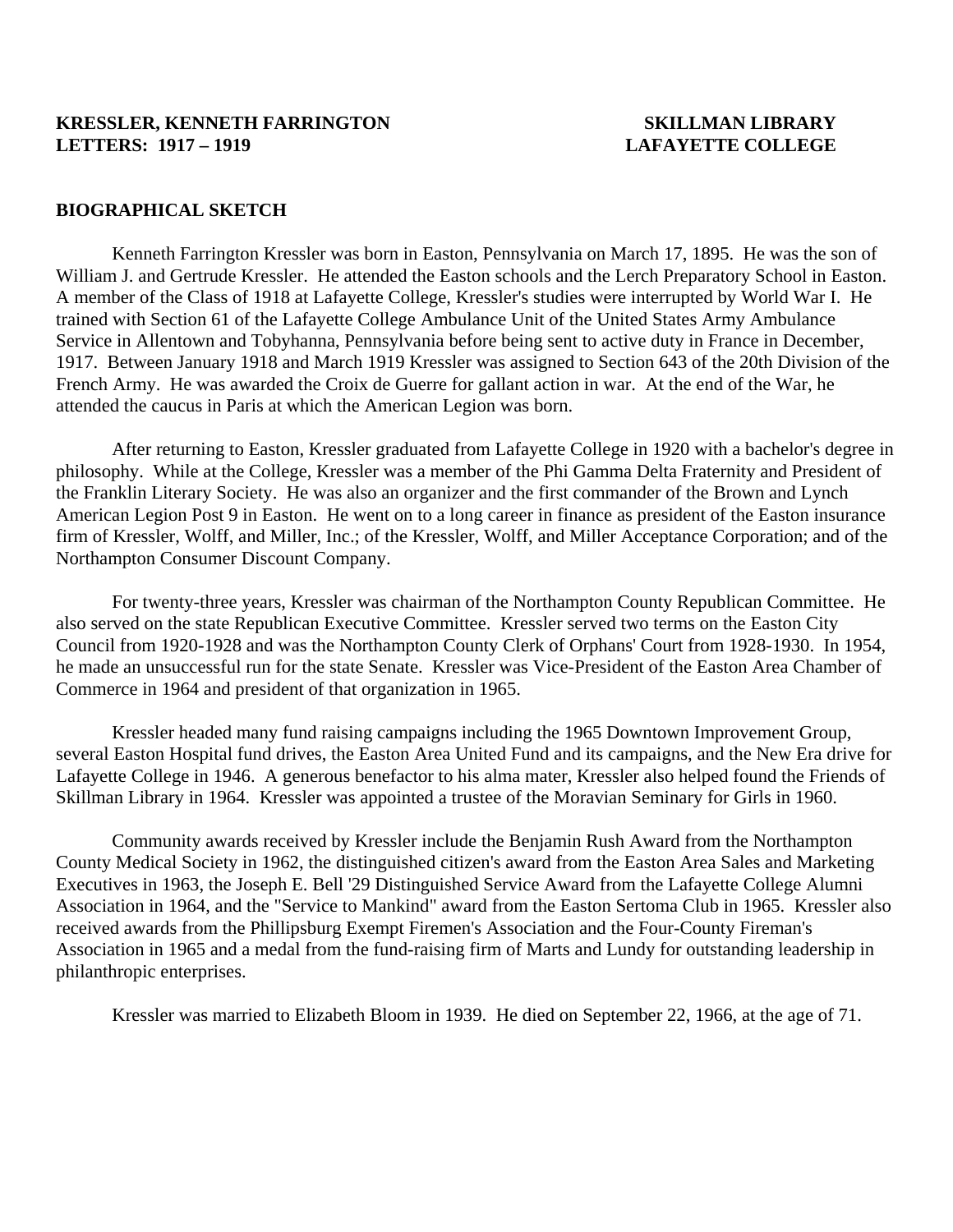## **KRESSLER, KENNETH FARRINGTON SKILLMAN LIBRARY LETTERS: 1917 – 1919 LAFAYETTE COLLEGE**

### **SCOPE AND CONTENT NOTE**

 The Kenneth F. Kressler Collection (1917-1919) contains eighty-seven letters Kressler wrote to his family in Easton, Pennsylvania while he served with the United States Army Ambulance Service during World War I. The letters document Kressler's training in Pennsylvania during the latter half of 1917 and his service in France from January 1918 to April 1919. Many of the letters were numbered by Kressler himself and there are several letters missing from the sequence. There is a large gap from June 5 to October 29, 1918. Also included in the collection are a few photographs and printed material.

 The earliest letters, written during the summer of 1917 through September 1917, tell of Kressler's experiences with Section 61 of the Lafayette College Ambulance Unit. Written from Camp Crane in Allentown, Pennsylvania, they express the enthusiasm of a young volunteer ready to serve his country and eager for a commission. The letters dated October 29, 1917 through December 1917 were written from Tobyhanna, Pennsylvania. During this period, the Lafayette Unit was part of SSU 561 stationed at Tobyhanna until they were transferred to France on December 26, 1917.

 The first two letters of 1918 were written aboard the S.S. Pastores on Kressler's journey to France. They describe conditions aboard the ship as well as the wartime rules for travel. Section 561 arrived at Brest, France on January 17, 1918. Once in France, the Lafayette Unit became scattered, and Kressler was assigned to work with Section 643 of the Twentieth Division of the French Army.

 Strict censor rules regarding correspondence prevented locations from being mentioned. However, the Kressler letters vividly describe the various villages he passed through and the French people he came in contact with. Of particular interest is the relationship Kressler developed with two French families during his stay in France. Also, the letters written after the Armistice give good descriptions of the mood of the country after the War. The documents tell very little of Kressler's actual service experiences during the war, but they do tell of his various day-to-day duties with the ambulance corps and that of the other members of his unit. The number and content of the Kressler letters reflect the closeness Kressler had with his family. They express the many times his thoughts were of home and the happy times he spent there. They also show the concern Kressler had for the future of his younger siblings and the deep admiration he had for his mother. Thirty-seven of the letters were written to her.

 The letters also reveal Kressler's religious faith. This was especially true when he received the news that his brother had died in January 1919, following a tragic accident at Bethlehem Steel. This means of demonstrating his grief was used to comfort his parents following his brother's death.

 Further information on Camp Crane and SSU 643 of the United States Army Ambulance Service Association can be found in The History of the United States Army Ambulance Service with the French and Italian Armies 1917-1918-1919 by John R. Smucker, Jr. (located in Special Collections, call number 940.475/S666u).

A calendar of the letters is available at the repository.